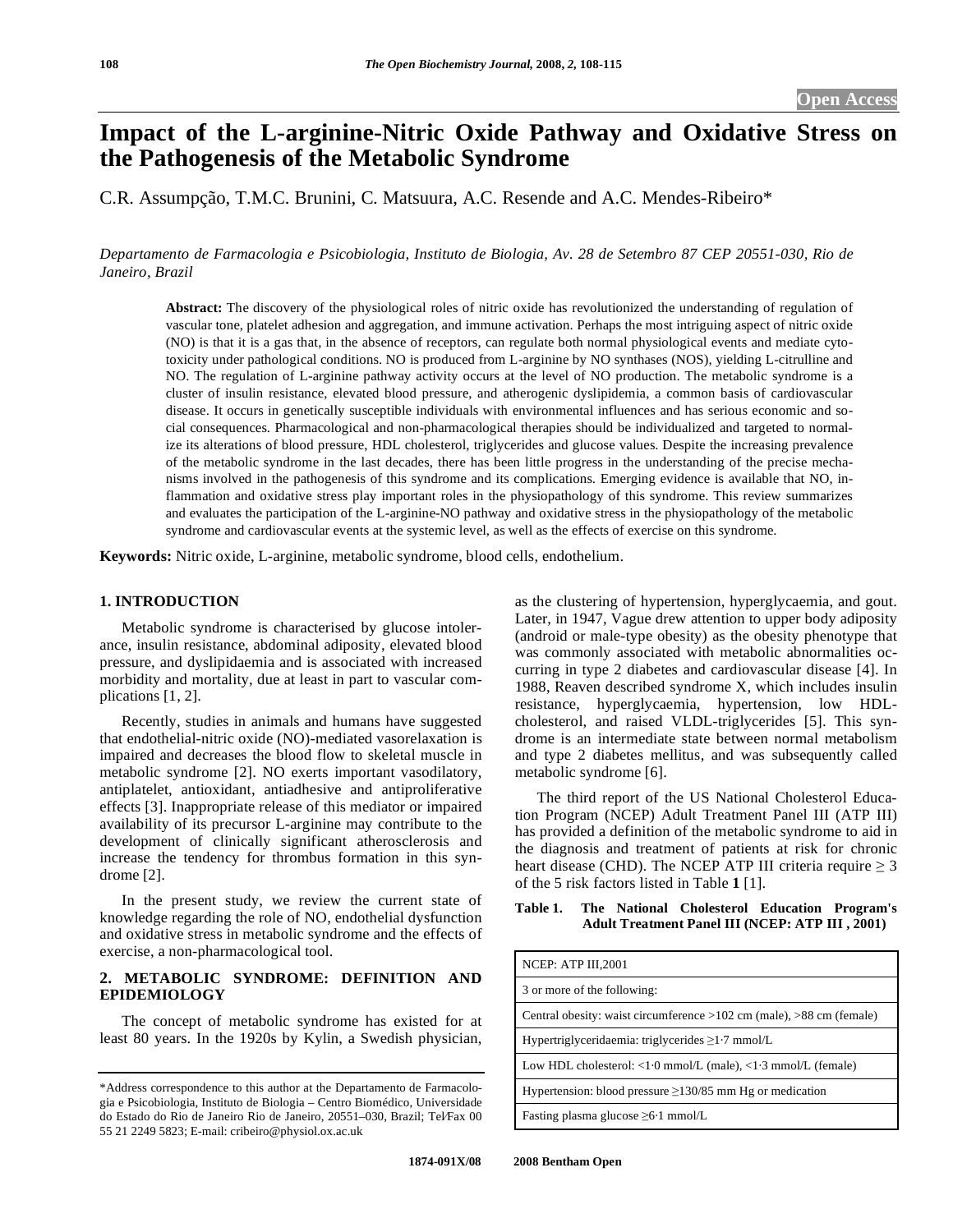

**Fig. (1).** L-arginine-nitric oxide pathway.

NO=nitric oxide; NOS=nitric oxide synthase; GC=guanylase cyclase; GTP=guanosine triphosphate; cGMP=cyclic guanosine monophosphate; ADMA=asymmetric dimethylarginine; L-NMMA.

 Eckel *et al*. [4] related that prevalence of metabolic syndrome is very age-dependent but is high in obese children and adolescents, and increases with worsening obesity. The prevalence of MS varies in urban populations from 8% (India) to 24% (USA) in men, and from 7% (France) to 43% (Iran) in women [4].

 The NCEP ATP III suggests that metabolic syndrome is associated with the development of CHD. However, the level of risk associated with the syndrome is unclear. In a Finnish population-based, prospective cohort study, the risk for cardiovascular disease mortality over a 12-year follow-up period was clearly higher in subjects with metabolic syndrome versus those without [7]. The unadjusted RR of cardiovascular disease mortality was high at 3.55, suggesting that patients with metabolic syndrome may have as high a risk for cardiovascular disease mortality as patients with prior CHD [7].

#### **3. L-ARGININE TRANSPORT AND NITRIC OXIDE PRODUCTION**

 NO is generated, in mammalian cells, from the amino acid L-arginine using the enzyme nitric oxide synthase (NOS), with the same spectral characteristic as the cytochrome P-450 family and an  $ED_{50}$  for L-arginine of about 6  $\mu$ M [3, 8-10]. NO synthases include four prosthetic sets in their structure: flavin-adenine dinucleotide (FAD); flavin mononucleotide (FMN); tetrahydrobiopterin (H4 biopterin) and a haeme complex. The production of nitric oxide from L-arginine involves two monooxygenation steps requiring O2 and NADPH: an initial hydroxylation of L-arginine to generate N-hydroxyarginine and an oxidation leading to the formation of NO and citrulline [3, 8-10] (Fig. **1**).

 In mammals, all NOS derive from three genes. The three isoforms (neuronal) nNOS, (inducible) iNOS and (endothelial) eNOS are differentiated according to their location, dependence on increased cytosolic Ca<sup>2+</sup> for their activity ( $>$  ~ 100 nM), duration of action and the fact that iNOS is inducible while the other two are constitutive [3, 8] (Table **2**). Recently, a NOS located in the mitochondria (mtNOS) has been observed in different brain regions, which is responsible for the production of NO in these organelles and identified as nNOS [11].

 Nitric oxide is a potent endogenous vasodilator that prevents platelet adhesion and aggregation and inhibits vascular smooth muscle proliferation. Platelets themselves also possess nitric oxide synthases whose detailed structure has been identified [13].

| Table 2. | Summary of the Features of the Three NOS Isoforms |  |  |  |
|----------|---------------------------------------------------|--|--|--|
|          |                                                   |  |  |  |

|                                 | nNOS or type I                                                          | iNOS or type II                                                          | eNOS or type III                                                 |
|---------------------------------|-------------------------------------------------------------------------|--------------------------------------------------------------------------|------------------------------------------------------------------|
| <b>First identification</b>     | neurones                                                                | macrophages                                                              | Endothelium                                                      |
| Molecular weight (kDa)          | 160                                                                     | 130                                                                      | 133                                                              |
| <b>Cromossomal localisation</b> | 12p24.2                                                                 | $17$ cen-q $12$                                                          | 7q35-36                                                          |
| <b>Major</b> function           | Neuronal messenger                                                      | Immunocytotoxicity                                                       | Relaxation of VSM*                                               |
| Levels of NO produced           | pmoles                                                                  | nmoles                                                                   | pmoles                                                           |
| <b>Regulation of expression</b> | Constitutive<br>Up-regulated by sex hormones,<br>nerve and brain injury | Not normally present<br>Expression induced by cytokines<br>and endotoxin | Constitutive<br>Up-regulated by sex hormones and<br>shear stress |

\*VSM=vascular smooth muscle. Refs. [3, 8-10, 12].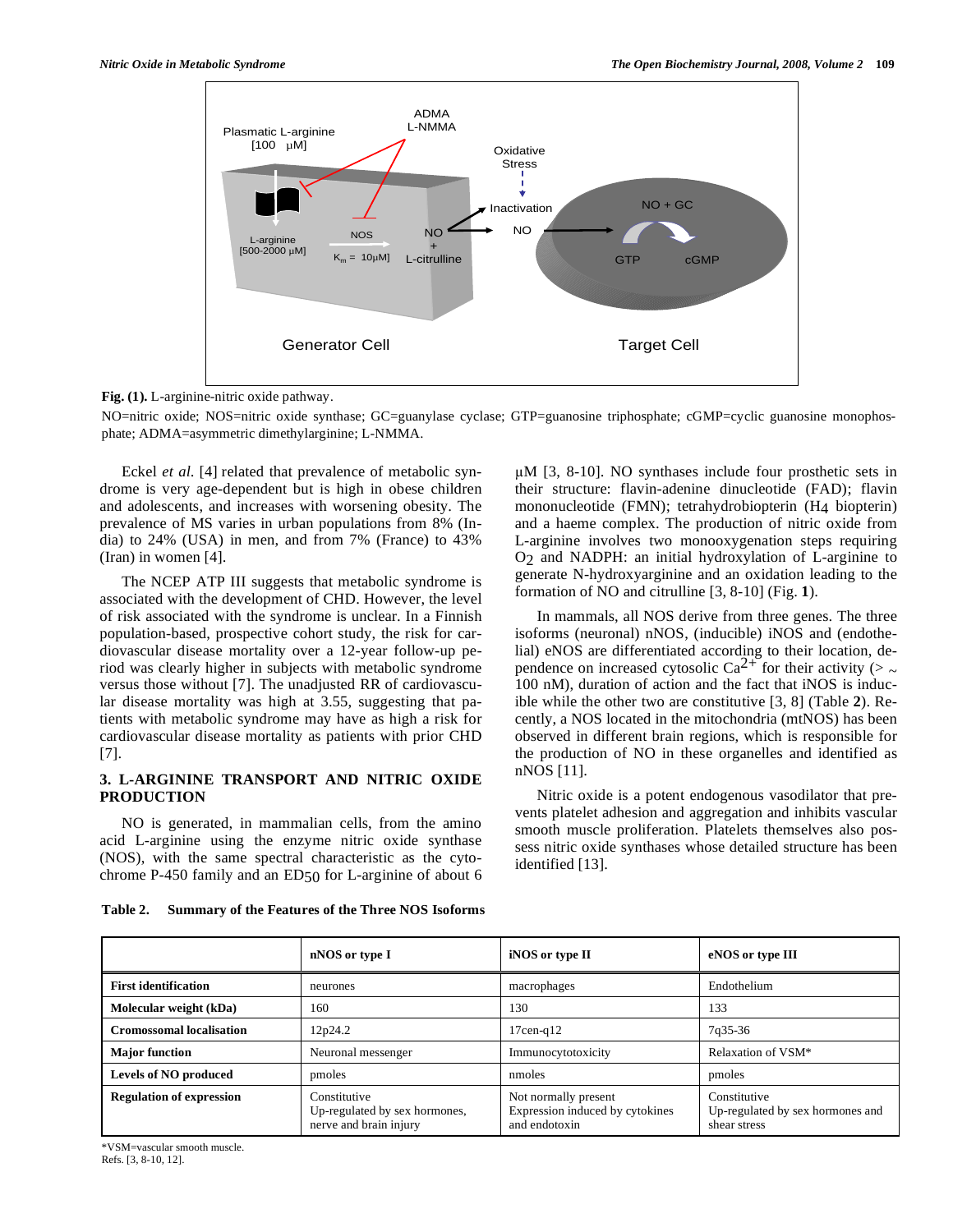The intracellular concentration of L-arginine is usually well above the  $K_m$  for nitric oxide production ( $\sim$ 3-4 mM in endothelial cells, macrophages and smooth muscle cells) [14]. However, under certain conditions, e.g. when endothelial cells are placed in an L-arginine-free medium [15] or when L-arginine transport is inhibited with antisense nucleotides to the transporter [16], NO production is diminished.

 Humans synthesise L-arginine analogues, such as asymmetric dimethylarginine (ADMA) and monomethyl-Larginine (L-NMMA), which are endogenous inhibitors of NOS and L-arginine transport that enhance platelet aggregation and increase blood pressure [17].

 NO activates soluble guanylate cyclase in the target tissue binding to heme protoporphyrin to produce cGMP, which in turn phosphorylates cGMP-dependent protein kinase (PKG). PKG acts at several sites within the cell membrane and sarcoplasmic reticulum lowering intracellular  $Ca^{2+}$  levels ([ $Ca^{2+}$ ]i), dephosphorylaing myosin light chain, and also decreasing its  $Ca^{2+}$  sensitivity [18]. As a result, there is a decrease vascular tone, since the phosphorylation of Ser-19 on the 20-kDa myosin regulatory light chains is the primary determinant of cross-bridge attachment and cycling during contraction and relaxation in smooth muscle [19]. The  $[Ca^{2+}]$ i decrease mediated by PKG can be explained by: (1) activation of PKG-dependent K<sup>+</sup>-channel [20] and Ca<sup>2+</sup>dependent  $K^+$ -channels [21] resulting in membrane hyperpolarization and inhibition of  $Ca^{2+}$  entry through voltage-gated  $Ca^{2+}$ -channels in the cell membrane[22]; and (2) increased cellular extrusion of  $Ca^{2+}$  *via* activation of  $Ca^{2+}-ATP$ Ase pumps and  $\text{Na}^+\text{/Ca}^{2+}$  exchanger[23,24].

Conversely,  $[Ca^{2+}]i$  can also be reduced by an increase in cytosolic Ca2+ uptake *via* sarcoplasmic reticulum  $Ca^{2+}ATPase$  (SERCA) activation, a cGMP-independent pathway [25]. However, this action is not mediated by NO itself, but rather, by peroxynitrite after NO reaction with superoxide in physiological concentrations. SERCA is activated by reversible S-glutathiolation by peroxynitrite [26]. Thus, the response to authentic NO depends upon both

cGMP-dependent inhibition of contractile proteins and cGMP-dependent and -independent decrease in intracellular free calcium levels that act cooperatively to relax smooth muscle and mediate vasodilation.

### **4. THE PATHOPHYSIOLOGY OF METABOLIC SYNDROME: THE ROLE OF L-ARGININE-NITRIC OXIDE PATHWAY**

 The pathophysiology of the metabolic syndrome remains a subject of continuing controversy. There are studies suggesting that insulin resistance is of central importance in this syndrome. One third of an apparently healthy population is sufficiently insulin resistant to develop significant clinical disease [27, 28]. Insulin resistance has traditionally been defined from a glucocentric view—i.e., when a defect in insulin action results in fasting hyperinsulinaemia to maintain euglycaemia [4]. Insulin has important vascular actions to stimulate production of NO in endothelium, leading to increased blood flow that contributes significantly to insulinmediated glucose uptake. Insulin signaling pathways in the vascular endothelium regulating production of NO share striking similarities with metabolic insulin signaling pathways in skeletal muscle and adipose tissue [29]. Defective insulin-stimulated endothelial release of NO appears to be responsible, in part, for impaired capillary network expansion and the inability of insulin to redirect blood flow in the microcirculation towards metabolically active tissues (Fig. **2**). As a result, the diffusion of insulin and its metabolic substrates is delayed and diminished, further aggravating the underlying insulin resistance. Moreover, the major factor in determining the rate of insulin transport across the capillary bed must be the size of the capillary bed itself or the inability of insulin to recruit previously closed capillary beds. In addition to insulin, adipocytokines and other endothelial products have been identified in insulin resistant obese individuals that are capable of altering capillary permeability, and thus could also interfere with the insulin's metabolic action [30].

 In target tissues, insulin stimulates two major pathways: the phosphatidylinositol 3–kinase pathway and the mitogen-



**Fig. (2).** Effects of metabolic syndrome in nitric oxide bioavailability.

NO=nitric oxide; eNOS= endothelial nitric oxide synthase.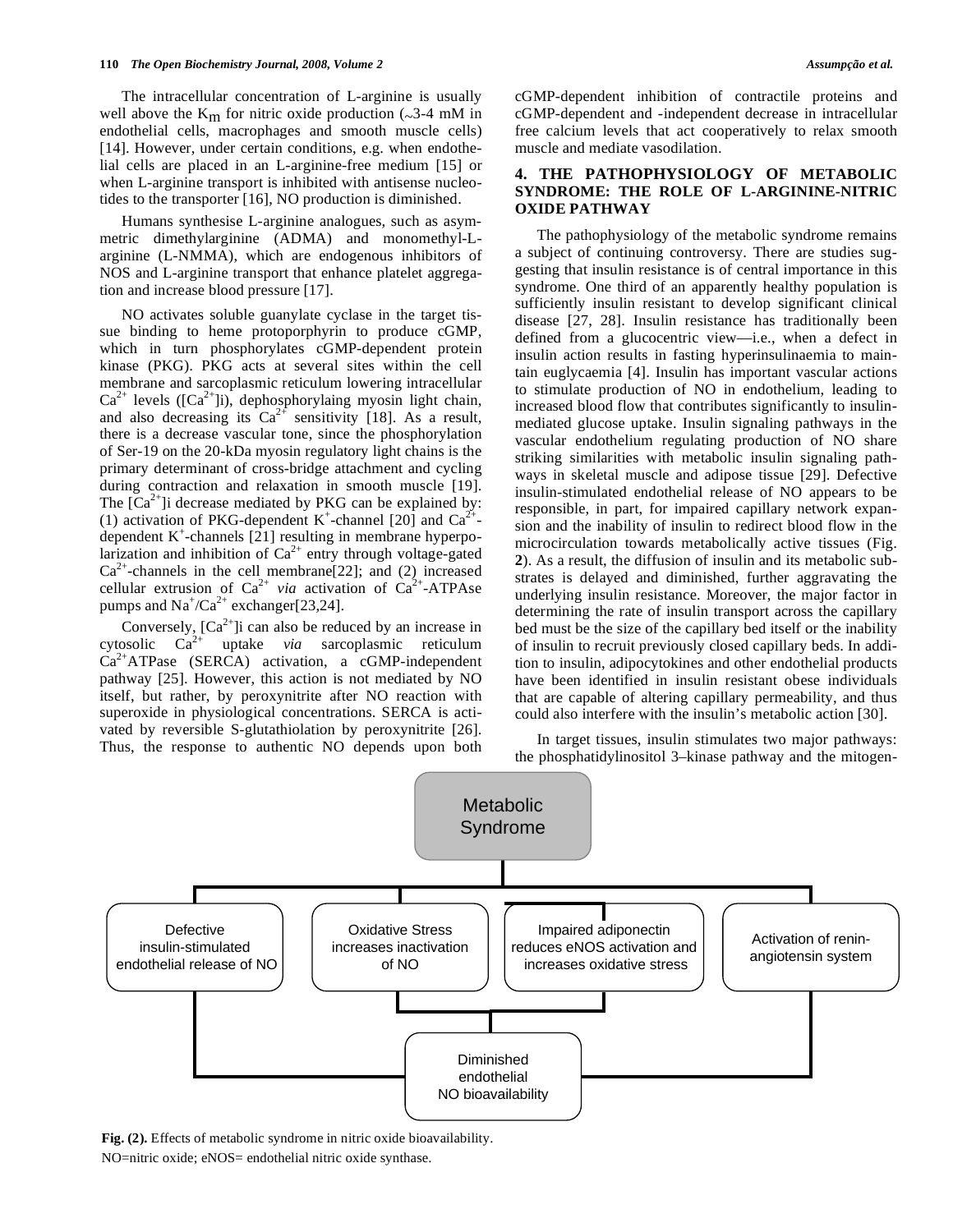activated protein kinase (MAPK) pathway. The MAPK pathway has been shown also to regulate insulin-dependent endothelial NO production. In the presence of a defect in insulin-mediated glucose uptake, it has been demonstrated that there is also a defect in insulin-stimulated endothelial vasodilation. Thus, a systemic defect in the phosphatidylinositol 3–kinase pathway, which likely defines insulin resistance, leads to a combined defect in insulin-mediated glucose transport and in insulin stimulated endothelial vasodilation [31].

 A study by Michio Shimabukuro *et al*. [32] demonstrated in islets of rats predisposed to NIDDM (non–insulindependent diabetes mellitus) that long-chain fatty acids influence pancreatic  $\beta$  cells *via* the NO system. In other tissues, NO is thought to have a dual role, serving as a regulator under physiologic conditions and as a cytotoxin under pathophysiologic ones. The cytotoxic role of NO can be induced by FFA in islets of rats predisposed to NIDDM. It is possible that the higher NO levels in islets of Zucker Diabetic Fatty (ZDF) rats result in greater production of toxic hydroxyl ions from peroxynitrite.

 Microvascular dysfunction is a cardinal feature of the metabolic syndrome that affects pressure and flow patterns, increasing peripheral vascular resistance and decreasing sensibility for insulin-mediated glucose disposal, contributing to hypertension and insulin resistance, respectively [33]. In obese Zucker rats, an animal model of the metabolic syndrome, reduced endothelium-mediated dilation was associated with decreased NO bioavailability and excessive superoxide production [34]. Moreover, reduced skeletal muscle microvessel density (MVD) in this animal model seems to be a function of a chronic vascular reduction of NO [35]. In another animal model of the metabolic syndrome, chronic consumption of a high-fat diet by Fischer rats, the presence of endothelial dysfunction and oxidative stress, which can diminish NO bioavailability, was confirmed [36].

 In patients with metabolic syndrome, responses to intrabrachial acetylcholine were attenuated with no difference between normotensive and hypertensive groups [37]. NO level correlates with body mass index, systolic blood pressure and triglycerides in these patients [38].

 Studies indicate that vasodilatation, *per se*, does not increase muscle glucose uptake. However, when vasodilatation occurs concomitantly with the recruitment of new capillary beds, as brought about by insulin, muscle glucose uptake is enhanced. In the same way that insulin resistance may contribute to endothelial dysfunction, defects in NO-mediated vasodilation may contribute to insulin resistance [29, 30, 39].

 Increased levels of ADMA, a competitive inhibitor of Larginine metabolism by transport and NO synthase, are associated with endothelial dysfunction and increased cardiovascular risk in various diseases [40]. Plasma levels of ADMA were positively correlated with insulin resistance in nondiabetic, normotensive people [41]. However, ADMA was not found to be elevated in subjects with metabolic syndrome. Furthermore, no significant association between ADMA concentrations and the degree of insulin resistance was found in this group of patients [42].

 Adiponectin may exert some of its insulino-mimetic actions by stimulating phosphorylation and activation of eNOS in vascular endothelium, resulting in increased production of NO. Thus the novel role of adiponectin in eNOS activation, which explains both the metabolic and anti-atherogenic properties of adiponectin.[29].

 Activation of the renin-angiotensin-aldosterone system (RAS) and subsequent elevations in angiotensin II and aldosterone, as seen in the metabolic syndrome, also contribute to altered insulin/IGF-1 signaling pathways and reactive oxygen species formation to induce endothelial dysfunction and cardiovascular disease. Several components of the RAS such as angiotensinogen, ACE (angiotensin-converting-enzyme), and angiotensin type 1 (AT1) receptors are present within human adipose tissue. Experimental studies suggest that the adipose RAS is regulated by hormonal and nutritional factors and correlates with the degree of obesity and that AII may modulate adipose tissue blood flow, growth, and metabolism. Clinical trials with ACE inhibitors and Angiotensin Receptor Blockers (ARB) suggest that inhibition of the RAS alters glucose metabolism in humans. Thus, endothelial dysfunction can be reversed by short and long-term AT1 receptor blockade. This cardioprotective effect is associated with increased NO bioavailability [6].

 It has also been demonstrated that agents which improve endothelial function, an angiotensin-converting enzyme inhibitor and a statin, not only slowed the progression of CAD and occurrence of cardiovascular death but reduced the onset of type 2 diabetes in high-risk patients by approximately 30% and 35%, respectively [31].

 The thiazolidinediones are peroxisome proliferatoractivated receptor- $\gamma$  agonists that improve glucose and lipid metabolism. These agents have recently been shown to improve endothelial function in the early stages of insulin resistance [31].

 Aggressive pharmacological treatment of dyslipidemia and hypertension, even before the onset of MS, would appear prudent in decreasing the progression of the atherosclerotic process [31]. So this can be the relationship among the molecular basis, insulin resistance, obesity, atherosclerosis and other vascular complications of diabetes present in the MS that need treatment.

 Moreover, consumption of a Mediterranean-style diet by patients with the metabolic syndrome was associated with improvement of endothelial function and a significant reduction in markers of systemic vascular inflammation [43].

### **5. METABOLIC SYNDROME AND OXIDATIVE STRESS**

 Over the past decades, a great deal of research has been carried out to seek an understanding of the role of oxygen toxicity as well as reactive oxygen species (ROS) in a wide variety of pathological conditions [44]. A good deal of evidence has emerged which demonstrates a close link among the metabolic syndrome, a state of chronic low-level inflammation and oxidative stress as second-level abnormalities [45]. Experimental and clinical observations indicate oxidative stress as an important mechanism in hypertension, diabetes and obesity-associated metabolic syndrome and its complications [46, 47]. Excessive free radical production and oxidative damages appear to explain, at least in part, the perpetuation of insulin resistance, altered energy production,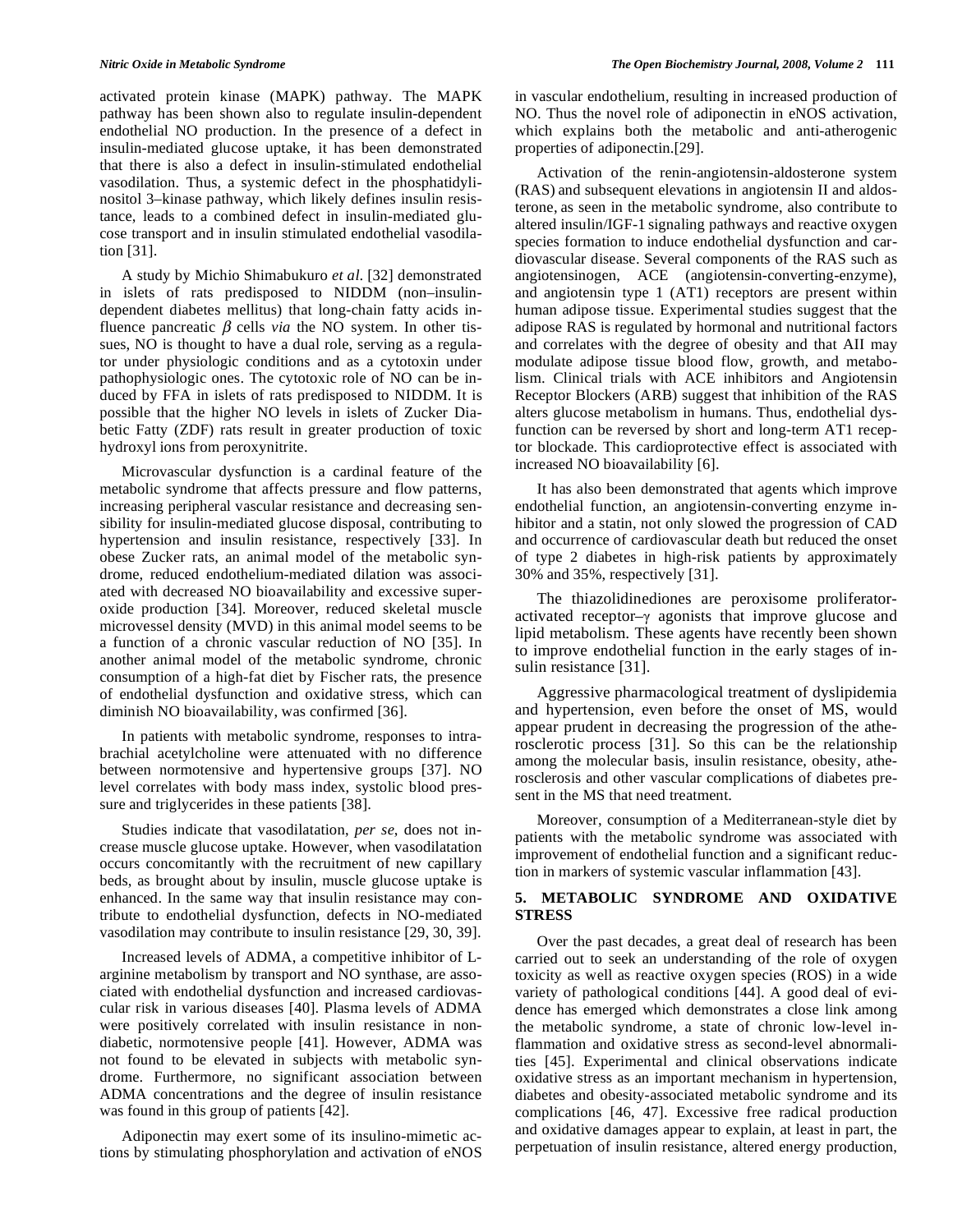endothelial dysfunction and the appearance of vascular complications in this condition.

 A number of clinical studies have reported the importance of visceral fat accumulation in the development of metabolic disorders, including reduced glucose tolerance, hyperlipidemia and cardiovascular diseases. It is generally accepted that the sequence of events leading to hepatocyte fatty degeneration begins with insulin resistance, which precedes fat accumulation [48]. Excess intracellular fatty acids, oxidative stress, energy depletion and mitochondrial dysfunction then cause cellular injury [48-50].

 Hyperglycemia is the fundamental abnormality underlying the mechanisms causing endothelial dysfunction in diabetes. In fact, hyperglycemia-induced ROS formation may successively lead to endothelial dysfunction by decreasing NO and prostacyclin bioavailability and by increasing the synthesis of vasoconstrictor prostanoids and endothelin [51]. In addition, the early and high incidence of atherosclerosis and cardiovascular events in patients with diabetes and postprandial high blood glucose levels has been partially associated with oxidative stress [52]. The inflammation associated with the atherosclerotic process is modulated by the activity of several families of enzymes, including cyclooxygenases, lipoxygenases, Nox, NO synthases and peroxidases — all possessing the capacity to produce ROS and NO species.

 The participation of arterial hypertension in the generation of systemic oxidative stress associated with the metabolic syndrome is suggested by a number of observations of the NO metabolism changes and the low circulating levels of vitamin C in patients with high-grade hypertension [53] and the improvement of systemic oxidative stress with antihypertensive treatment [54]. Elevated levels of superoxide anion  $(O<sub>2</sub>)$  and peroxinitrite (H<sub>2</sub>O<sub>2</sub>) are present in essential hypertensive patients [55, 56]. Moreover, reduced antioxidant defence mechanisms such as superoxide dismutase (SOD), catalase and glutathione peroxidase have been reported in blood cells and vessels from hypertensive patients and experimental hypertension [55, 57, 58]. These considerations have an even higher impact when associated with endothelium activation and dysfunction as characterised by increased levels of circulating oxidised LDL, intercellular and vascular adhesion molecules and C-reactive protein [59], and with the evidence that vascular complications are also associated with oxidative stress events [60].

 Recent proposed mechanisms for hypertension development in metabolic syndrome, attribute a central role to insulin resistance and oxidative stress. It has been demonstrated that visceral adipose tissue produces and secrets a variety of bioactivity substances termed adipocytokines, such as leptin, tumor necrosis factor- $\alpha$  (TNF- $\alpha$ ), interleukin-6 (IL-6), angiotensin II and non-esterified fatty acids (NEFA), which induce insulin resistance, oxidative stress and development of hypertension [61]. Insulin resistance seems to be the main pathophysiologic feature of the metabolic syndrome and some mechanisms connect insulin resistance with hypertension in this syndrome. The anti-natriuretic effect of insulin may be increased in individuals with insulin resistance and this effect may play an important role for development of hypertension. *In vitro* studies have shown that insulin stimulates both endothelin-1 production and its action on the vascular wall and induction of ROS. The renin-angiotensin system (RAS) plays a crucial role in blood pressure regulation, by affecting function and by modulating vascular tone [62]. The activity of the RAS appears to be regulated by food intake, and overfeeding of rodents has been reported to lead to increased formation of angiotensin II in adipocytes [63]. Therefore, the alterations induced by insulin resistance may be amplified by increased angiotensin II levels that induce vasoconstriction, sodium retention, generation of ROS, reduced availability of NO and vascular damage inducing hypertension.

 Relatively new and interesting pathways of oxidative stress-induced vascular damages include enzymes such as Nox and homocysteine [64, 65]. Membrane-bound Nox is a major source of ROS in preatherosclerotic conditions and has been found in human peripheral and coronary arteries [66, 67]. Enhanced expression and activity of Nox enzymes have also been detected in new accumulated adipose tissue of obese mice and have been related to impaired antioxidant defence and adipocytokine dysregulation [46]. By increasing oxidative stress, activation of Nox in vascular cells has been reported to be an important mechanism in the pathogenesis of hypertension and atherosclerosis [68]. Angiotensin II is one of the most potent stimuli activating vascular Nox. This property clearly links ROS production with activation of the renin–angiotensin system in hypertension [69]. As a consequence, drugs acting on the renin–angiotensin system reduce Nox activity, thus rendering this enzyme a specific drug target.

# **6. EXERCISE AS A NON-PHARMACOLOGICAL THERAPY IN THE TREATMENT OF METABOLIC SYNDROME**

 Lifestyle changes, including an increase in physical activity, are recommended for the treatment of metabolic syndrome [70]. There is an extensive body of knowledge regarding the beneficial effects of physical activity on metabolic risk factors and atherosclerotic cardiovascular disease [71]. Exercise training, especially endurance exercise, has been shown to decrease body mass and visceral fat accumulation, improve insulin sensitivity, and decrease triglyceride levels and systolic and diastolic blood pressure [72, 73]. Higher plasma levels of HDL cholesterol after exercise training is not a consistent finding, since some studies show a decrease in these levels in metabolic syndrome patients. However, it is important to highlight that there is an improvement in the protective capacity of HDL against LDL oxidation [74], and a reduction in the LDL/HDL ratio [75]. These favourable changes can occur independent of changes in dietary energy intake [76]. Besides exerting positive effects on its individual features, exercise training can either prevent or treat metabolic syndrome itself. The prevalence of this syndrome is lower among those with higher physical activity and fitness level [77], and it was observed that after 20 weeks of endurance training, 30.5% of 105 subjects were no longer classified as having metabolic syndrome in the HERITAGE Family Study [72].

 In animal model studies, moderate intensity endurance training has been shown to enhance endothelium-dependent vasodilation *via* NO, since the enhanced relaxations to ACh were abolished by L-NAME, an L-arginine analogue that inhibits NOS, but not by diclofenac, an inhibitor of cy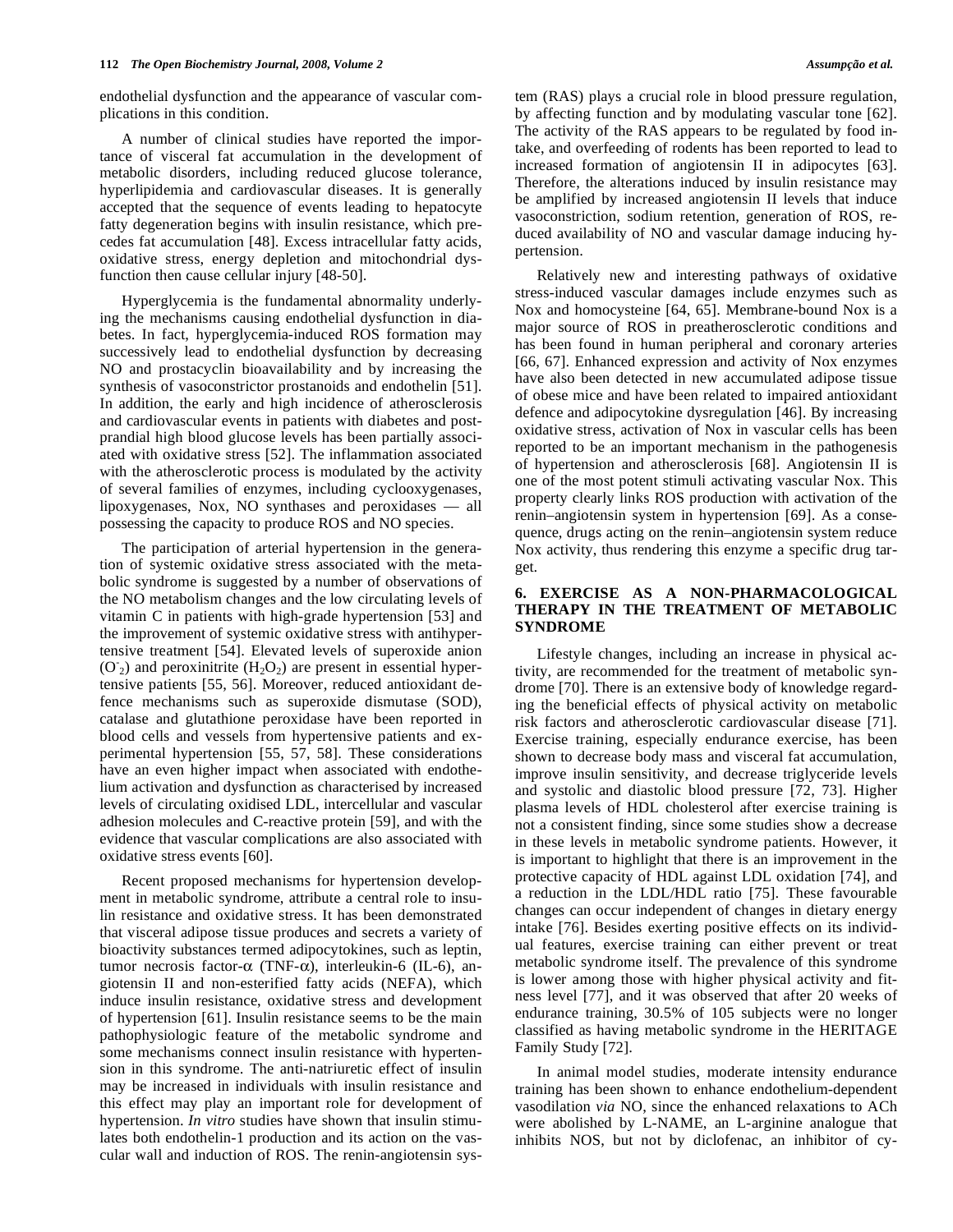clooxygenase, and preconstriction with KCl [78, 79]. Endurance training also seems to be effective in preventing the reduction of microvessel density in the exercising muscle resulting from improved NO bioavailability and an altered profile of inflammatory markers associated with angiogenesis, such as monocyte chemoattractant protein-1 and IL-1 $\beta$ [80].

 Similar findings were observed in humans [74]. Metabolic syndrome patients were submitted to daily endurance training at 70 to 85% of the maximal heart rate combined with a high-fibre, low-fat diet. After 3 weeks of training, besides an improvement in the lipid and metabolic profile, there was a decrease in oxidative stress, assessed by serum measurements of 8-isoprostaglandin  $F_{2\alpha}$  and myeloperoxidase, and an increase in NO production in cultured human aortic endothelial cells. Exercise and a high-fibre, low-fat diet also resulted in reduced inflammation, endothelial cell and platelet activation, monocyte adhesion and monocytechemotactic activity, and MMP-9, a marker of plaque desestabilization. One interesting finding was that this improvement occurred independent of weight loss.

 Endurance exercise has also been shown to improve insulin sensitivity in humans [73] and animals [81]. Following 2 weeks of exercise training, obese Zucker rats presented an enhancement of insulin action on skeletal muscle glucose transport activity, primarily in the exercised musculature [81]. The mechanisms responsible for this change are still unknown, although training induces an increase in GLUT 4 protein expression and in the activity of enzymes involved in glucose metabolism, such as hexokinase and citrate synthase [81]. Exercise also augments insulin-mediated glucose transport in skeletal muscle and the expression of insulin receptor substrate (IRS)-1 protein and IRS-1-p85 interaction, suggesting an improvement in the insulin stimulation of the IRS-1/PI 3-kinase pathway.

 Part of these changes may also be attributed to the low levels of adiponectin in metabolic syndrome patients, the most abundant adipokine secreted by adipocytes. Adiponectin acts through two receptors, AdipoR1 and AdipoR2, which are primarily expressed in skeletal muscle and the liver, respectively [82], and both are also present in endothelial cells [83, 84]. Chang *et al*. [85] demonstrated that 8 weeks of aerobic exercise increased the mRNA and protein content of AdipoR1 in the exercised skeletal muscle of OZR, associated with an improvement in insulin sensitivity, assessed by a glucose-insulin index (the product of the areas under the curve of glucose and insulin) during an intraperitoneal glucose tolerance test. This is an important finding, since adiponectin is involved in the sensitivity modulation by stimulating glucose utilisation and fatty acid oxidation *via*  the phosphorylation and activation of AMPK in both muscle and liver cells [86, 87]. It is important to highlight that adiponectin has also emerged as a cardioprotective adipokine that possesses antiatherogenic, and anti-inflammatory properties due to NO bioavailability modulation. *In vitro*, adiponectin induces NO production in human aortic endothelial cells *via* activation of the AMPK pathway and enhanced endothelial eNOS RNA protein expression [88, 89]. Moreover, adiponectin suppresses superoxide generation and enhances eNOS activity in endothelial cells treated with oxidised LDL [83].

 When thinking of a "cardioprotective" polypill as suggested by Wald and Law in 2003 [90], it is not possible to ignore the important role that physical activity plays in different cardiovascular risk factors. Although the precise mechanisms responsible for its benefits are still largely unknown, endurance training was shown to reduce circulating levels of inflammatory markers and oxidative stress, and increase NO bioavailability

#### **7. CONCLUSION**

 Although comprehension of the complex multiorgan system derangements that compose the metabolic syndrome has improved over the years, a reasonable understanding of the defects in specific cellular and sub-cellular functions has not been completely attained. Studies have indicated that metabolic syndrome is characterised by abnormal regulation of NO synthesis by pancreatic and adipocytes cells and at the systemic level associated with increased oxidative stress. Growing evidence suggests that endurance exercise, a nonpharmacological tool, can have a favourable impact on the metabolic alterations by reducing circulating levels of inflammatory markers and oxidative stress, and increasing NO bioavailability, therefore diminishing the risk of any cardiovascular event.

#### **REFERENCES**

- [1] Expert Panel on Detection, Evaluation, and Treatment of High Blood Cholesterol in Adults *JAMA*, **2001***, 285*, 2486.
- [2] Koh, K. K.; Quon, M. J.; Han, S. H.; Chung, W. J.; Kim, J. A.; Shin, E. K. *J. Hypertens. Suppl.,* **2006***, 24*, S31.
- [3] Moncada, S.; Higgs, E. A. *Br. J. Pharmacol.*, **2006***, 147*, *Suppl 1*, S193.
- [4] Eckel, R. H.; Grundy, S. M.; Zimmet, P. Z. *Lancet*, **2005***, 365*, 1415.
- [5] Reaven, G. M. *Diabetes*, **1988***, 37*, 1595.
- [6] Prasad, A.; Quyyumi, A. A. *Circulation*, **2004***, 110*, 1507.
- [7] Lakka, H. M.; Laaksonen, D. E.; Lakka, T. A.; Niskanen, L. K.; Kumpusalo, E.; Tuomilehto, J.; Salonen, J. T. *JAMA*, **2002***, 288*, 2709.
- [8] Paige, J. S.; Jaffrey, S. R. *Curr. Top. Med. Chem.*, **2007***, 7*, 97.
- [9] Boger, R. H. *J. Nutr.*, **2007***, 137*, 1650S.
- [10] Brunini, T. M.; Moss, M. B.; Siqueira, M. A.; Santos, S. F.; Lugon, J. R.; Mendes-Ribeiro, A. C. *Cardiovasc. Hematol. Agents Med. Chem.*, **2007***, 5*, 155.
- [11] Bustamante, J.; Czerniczyniec, A.; Lores-Arnaiz, S. *Front. Biosci.*, **2007***, 12*, 1034.
- [12] Esplugues, J. V. *Br. J. Pharmacol.*, **2002***, 135*, 1079.
- [13] Mehta, J. L.; Chen, L. Y.; Kone, B. C.; Mehta, P.; Turner, P. *J. Lab. Clin. Med.*, **1995***, 125*, 370.
- [14] Mann, G. E.; Yudilevich, D. L.; Sobrevia, L. *Physiol. Rev.*, **2003***, 83*, 183.
- [15] Bogle, R. G.; Baydoun, A. R.; Pearson, J. D.; Moncada, S.; Mann, G. E. *Biochem. J.*, **1992***, 284 (Pt. 1)*, 15.
- [16] Chen, S.; Crawford, D. H.; Boyd, C. A. R. In Biology of nitric oxide part 5; S. Moncada, J. Stamler, S. Gross and E. A. Higgs, Eds.; Portland Press Ltd: London, **1996**; pp. 116.
- [17] Boger, R. H.; Maas, R.; Schulze, F.; Schwedhelm, E. *Clin. Chem. Lab. Med.*, **2005***, 43*, 1124.
- [18] van Riper, D. A.; McDaniel, N. L.; Rembold, C. M. *Biochim. Biophys. Acta*., **1997***, 1355*, 323-330
- [19] Kamm, K. E.; Stull, J. T. *Annu. Rev. Pharmacol. Toxicol.*, **1985***, 25*, 593-620
- [20] Archer, S. L.; Huang, J. M.; Hampl, V.; Nelson, D. P.; Shultz, P. J.; Weir, E. K. *Proc. Natl. Acad. Sci. U. S. A.*, **1994***, 91*, 7583-7587
- [21] Robertson, B. E.; Schubert, R.; Hescheler, J.; Nelson, M. T. *Am. J. Physiol.*, **1993***, 265*, C299-303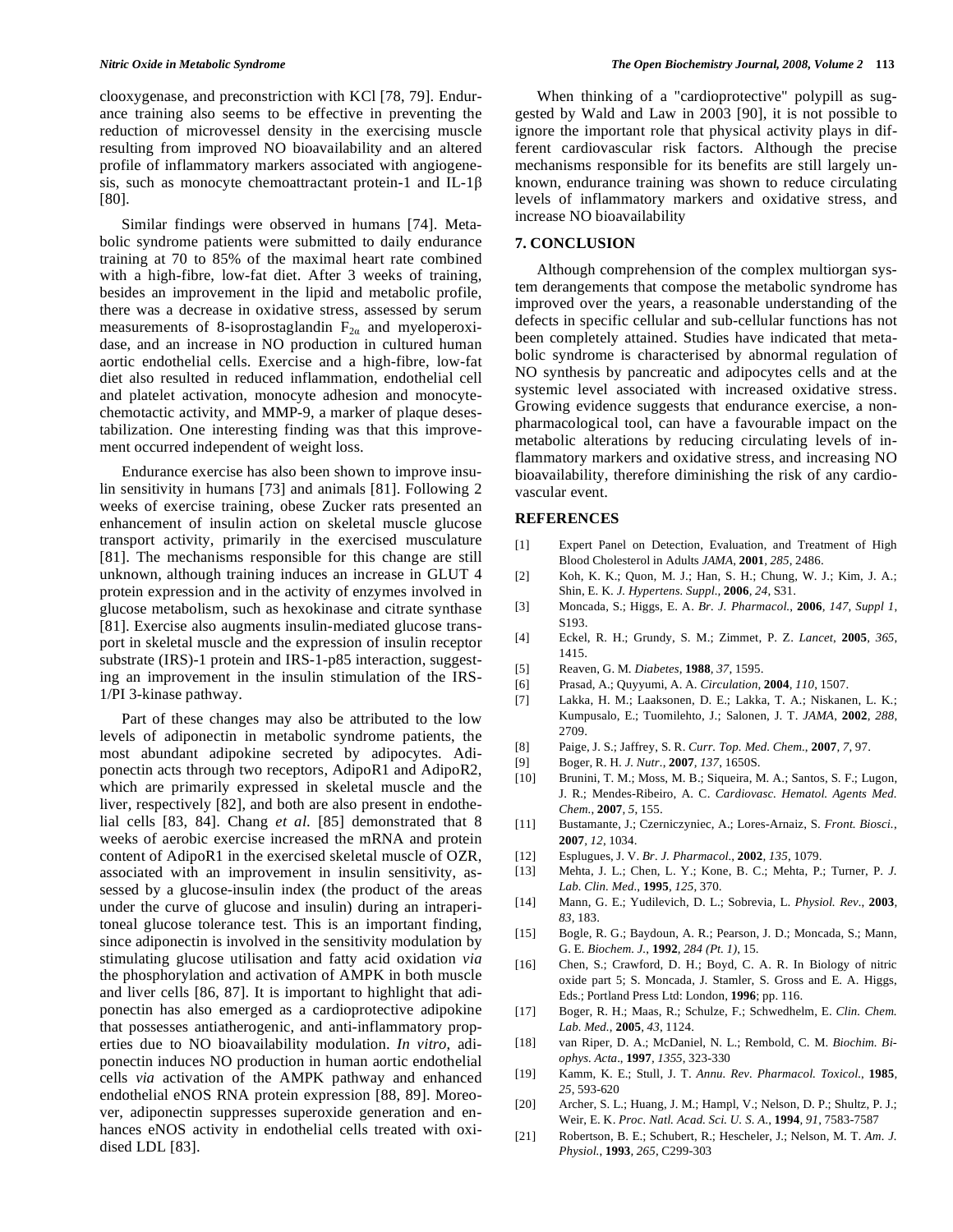#### **114** *The Open Biochemistry Journal, 2008, Volume 2 Assumpção et al.*

- [22] Blatter, L. A.; Wier, W. G. *Cell Calcium*, **1994***, 15*, 122-131
- [23] Furukawa, K.; Tawada, Y.; Shigekawa, M. *J. Biol. Chem.*, **1988***, 263*, 8058-8065
- [24] Furukawa, S.; Fujita, T.; Shimabukuro, M.; Iwaki, M.; Yamada, Y.; Nakajima, Y.; Nakayama, O.; Makishima, M.; Matsuda, M.; Shimomura, I. *J. Clin. Invest.*, **2004***, 114*, 1752-1761
- [25] Cohen, R. A.; Weisbrod, R. M.; Gericke, M.; Yaghoubi, M.; Bierl, C.; Bolotina, V. M. *Circ. Res.*, **1999***, 84*, 210-219
- [26] Adachi, T.; Weisbrod, R. M.; Pimentel, D. R.; Ying, J.; Sharov, V. S.; Schoneich, C.; Cohen, R. A. *Nat. Med.*, **2004***, 10*, 1200-1207
- [27] Facchini, F. S.; Hua, N.; Abbasi, F.; Reaven, G. M. *J. Clin. Endocrinol. Metab.*, **2001***, 86*, 3574.
- [28] Yip, J.; Facchini, F. S.; Reaven, G. M. *J. Clin. Endocrinol. Metab.*, **1998***, 83*, 2773.
- [29] Choi, J. W.; Pai, S. H.; Kim, S. K.; Ito, M.; Park, C. S.; Cha, Y. N. *Clin. Chem.*, **2001***, 47*, 1106.
- [30] Cersosimo, E.; DeFronzo, R. A. *Diabetes Metab. Res. Rev.*, **2006***, 22*, 423.
- [31] Hsueh, W. A.; Quinones, M. J. *Am. J. Cardiol.*, **2003***, 92*, 10J.
- [32] Shimabukuro, M.; Ohneda, M.; Lee, Y.; Unger, R. H. *J. Clin. Invest.*, **1997***, 100*, 290.
- [33] Jonk, A. M.; Houben, A. J.; de Jongh, R. T.; Serne, E. H.; Schaper, N. C.; Stehouwer, C. D. *Physiology (Bethesda)*, **2007***, 22*, 252.
- [34] de Nigris, F.; Balestrieri, M. L.; Williams-Ignarro, S.; D'Armiento, F. P.; Fiorito, C.; Ignarro, L. J.; Napoli, C. *Nitric Oxide*., **2007***, 17*, 50.
- [35] Frisbee, J. C.; Delp, M. D. *Essays Biochem.*, **2006***, 42*, 145.
- [36] Roberts, C. K.; Barnard, R. J.; Sindhu, R. K.; Jurczak, M.; Ehdaie, A.; Vaziri, N. D. *Metabolism*, **2006***, 55*, 928.
- [37] Dell'Omo, G.; Penno, G.; Pucci, L.; Mariani, M.; Del Prato, S.; Pedrinelli, R. *Atherosclerosis*, **2004***, 172*, 383.
- [38] Sun, Y. X.; Hu, S. J.; Zhang, X. H.; Sun, J.; Zhu, C. H.; Zhang, Z. J. *Zhejiang Da Xue Xue Bao Yi Xue Ban*., **2006***, 35*, 315.
- [39] Steinberg, H. O.; Chaker, H.; Leaming, R.; Johnson, A.; Brechtel, G.; Baron, A. D. *J. Clin. Invest.*, **1996***, 97*, 2601.
- [40] Boger, R. H. *J. Nutr.*, **2004***, 134*, 2842S.
- [41] Stuhlinger, M. C.; Abbasi, F.; Chu, J. W.; Lamendola, C.; McLaughlin, T. L.; Cooke, J. P.; Reaven, G. M.; Tsao, P. S. *JAMA*, **2002***, 287*, 1420.
- [42] Garcia, R. G.; Perez, M.; Maas, R.; Schwedhelm, E.; Boger, R. H.; Lopez-Jaramillo, P. *Int. J. Cardiol.*, **2007***, 122*, 176.
- [43] Esposito, K.; Marfella, R.; Ciotola, M.; Di Palo, C.; Giugliano, F.; Giugliano, G.; D'Armiento, M.; D'Andrea, F.; Giugliano, D. *JAMA*, **2004***, 292*, 1440.
- [44] Dhalla, N. S.; Temsah, R. M.; Netticadan, T. *J. Hypertens.*, **2000***, 18*, 655.
- [45] Wellen, K. E.; Hotamisligil, G. S. *J. Clin. Invest.*, **2005***, 115*, 1111.
- [46] Furukawa, S.; Fujita, T.; Shimabukuro, M.; Iwaki, M.; Yamada, Y.; Nakajima, Y.; Nakayama, O.; Makishima, M.; Matsuda, M.; Shimomura, I. *J. Clin. Invest.*, **2004***, 114*, 1752.
- [47] Grattagliano, I.; Vendemiale, G.; Boscia, F.; Micelli-Ferrari, T.; Cardia, L.; Altomare, E. *Free Radic. Biol. Med.*, **1998***, 25*, 369.
- [48] Grattagliano, I.; Caraceni, P.; Portincasa, P.; Domenicali, M.; Palmieri, V. O.; Trevisani, F.; Bernardi, M.; Palasciano, G. *Cell Biol. Toxicol.*, **2003***, 19*, 355.
- [49] Couillard, C.; Ruel, G.; Archer, W. R.; Pomerleau, S.; Bergeron, J.; Couture, P.; Lamarche, B.; Bergeron, N. *J. Clin. Endocrinol. Metab.*, **2005***, 90*, 6454.
- [50] Portincasa, P.; Grattagliano, I.; Lauterburg, B. H.; Palmieri, V. O.; Palasciano, G.; Stellaard, F. *Clin. Sci. (Lond)*, **2006***, 111*, 135.
- [51] Moreno, P. R.; Fuster, V. *J. Am. Coll. Cardiol.*, **2004***, 44*, 2293.
- [52] Brownlee, M. *Nature*, **2001***, 414*, 813.
- [53] Suthanthiran, M.; Anderson, M. E.; Sharma, V. K.; Meister, A. *Proc. Natl. Acad. Sci. U. S. A.*, **1990***, 87*, 3343.
- [54] Pinzani, M.; Marra, F.; Carloni, V. *Liver*, **1998***, 18*, 2.
- [55] Kumar, K. V.; Das, U. N. *Free Radic. Res. Commun.*, **1993***, 19*, 59.
- [56] Lacy, F.; O'Connor, D. T.; Schmid-Schonbein, G. W. *J. Hypertens.*, **1998***, 16*, 291.
- [57] Jun, T.; Ke-yan, F.; Catalano, M. *J. Hum. Hypertens.*, **1996***, 10*, 305.
- [58] Hamilton, C. A.; Brosnan, M. J.; Al-Benna, S.; Berg, G.; Dominiczak, A. F. *Hypertension*, **2002***, 40*, 755.
- [59] Sahaf, B.; Heydari, K.; Herzenberg, L. A.; Herzenberg, L. A. *Arch. Biochem. Biophys.*, **2005***, 434*, 26.
- [60] Cherubini, A.; Ruggiero, C.; Polidori, M. C.; Mecocci, P. *Free Radic. Biol. Med.*, **2005***, 39*, 841.
- [61] Katagiri H, yamada T, Oka Y. *Circ. Res.*, **2007,** 101,36.
- [62] Sarafidis PA, Bakris GL. J. *Clin. Endocrinol. Metab*., **2007,** 92,379.
- [63] Engeli S, Schling P, Gorzelniak K, Boschmann M, Janke J, Ailhaud G. *Int. J. Biochem. Cell. Biol.*, **2003,** 35,807.
- [64] Guzik, T. J.; Harrison, D. G. *Drug Discov. Today*, **2006***, 11*, 524.
- [65] Mato, J. M.; Lu, S. C. *Hepatology*, **2005***, 41*, 976.
- [66] Guzik, T. J.; Sadowski, J.; Kapelak, B.; Jopek, A.; Rudzinski, P.; Pillai, R.; Korbut, R.; Channon, K. M. *Arterioscler. Thromb. Vasc. Biol.*, **2004***, 24*, 1614.
- [67] Spiekermann, S.; Landmesser, U.; Dikalov, S.; Bredt, M.; Gamez, G.; Tatge, H.; Reepschlager, N.; Hornig, B.; Drexler, H.; Harrison, D. G. *Circulation*, **2003***, 107*, 1383.
- [68] Griendling, K. K.; Sorescu, D.; Ushio-Fukai, M. *Circ. Res.*, **2000***, 86*, 494.
- [69] Warnholtz, A.; Nickenig, G.; Schulz, E.; Macharzina, R.; Brasen, J. H.; Skatchkov, M.; Heitzer, T.; Stasch, J. P.; Griendling, K. K.; Harrison, D. G.; Bohm, M.; Meinertz, T.; Munzel, T. *Circulation*, **1999***, 99*, 2027.
- [70] Grundy, S. M.; Cleeman, J. I.; Daniels, S. R.; Donato, K. A.; Eckel, R. H.; Franklin, B. A.; Gordon, D. J.; Krauss, R. M.; Savage, P. J.; Smith, S. C.,Jr; Spertus, J. A.; Costa, F.; American Heart Association; National Heart, Lung, and Blood Institute *Circulation*, **2005***, 112*, 2735.
- [71] Franklin, B. A.; Kahn, J. K.; Gordon, N. F.; Bonow, R. O. *Am. J. Cardiol.*, **2004***, 94*, 162.
- [72] Katzmarzyk, P. T.; Leon, A. S.; Wilmore, J. H.; Skinner, J. S.; Rao, D. C.; Rankinen, T.; Bouchard, C. *Med. Sci. Sports Exerc.*, **2003***, 35*, 1703.
- [73] Stewart, K. J.; Bacher, A. C.; Turner, K.; Lim, J. G.; Hees, P. S.; Shapiro, E. P.; Tayback, M.; Ouyang, P. *Am. J. Prev. Med.*, **2005***, 28*, 9.
- [74] Roberts, C. K.; Ng, C.; Hama, S.; Eliseo, A. J.; Barnard, R. J. *J. Appl. Physiol.*, **2006***, 101*, 1727.
- [75] Roberts, C. K.; Won, D.; Pruthi, S.; Kurtovic, S.; Sindhu, R. K.; Vaziri, N. D.; Barnard, R. J. *J. Appl. Physiol.*, **2006***, 100*, 1657.
- [76] Slentz, C. A.; Aiken, L. B.; Houmard, J. A.; Bales, C. W.; Johnson, J. L.; Tanner, C. J.; Duscha, B. D.; Kraus, W. E. *J. Appl. Physiol.*, **2005***, 99*, 1613.
- [77] Ford, E. S.; Li, C. *Expert Rev. Cardiovasc. Ther.*, **2006***, 4*, 897.
- [78] Arvola, P.; Wu, X.; Kahonen, M.; Makynen, H.; Riutta, A.; Mucha, I.; Solakivi, T.; Kainulainen, H.; Porsti, I. *Cardiovasc. Res.*, **1999***, 43*, 992.
- [79] Xiang, L.; Naik, J.; Hester, R. L. *Am. J. Physiol. Regul. Integr. Comp. Physiol.*, **2005***, 288*, R987.
- [80] Frisbee, J. C.; Samora, J. B.; Peterson, J.; Bryner, R. *Am. J. Physiol. Heart Circ. Physiol.*, **2006***, 291*, H2483.
- [81] Saengsirisuwan, V.; Perez, F. R.; Sloniger, J. A.; Maier, T.; Henriksen, E. J. *Am. J. Physiol. Endocrinol. Metab.*, **2004***, 287*, E529.
- [82] Yamauchi, T.; Kamon, J.; Ito, Y.; Tsuchida, A.; Yokomizo, T.; Kita, S.; Sugiyama, T.; Miyagishi, M.; Hara, K.; Tsunoda, M.; Murakami, K.; Ohteki, T.; Uchida, S.; Takekawa, S.; Waki, H.; Tsuno, N. H.; Shibata, Y.; Terauchi, Y.; Froguel, P.; Tobe, K.; Koyasu, S.; Taira, K.; Kitamura, T.; Shimizu, T.; Nagai, R.; Kadowaki, T. *Nature*, **2003***, 423*, 762.
- [83] Motoshima, H.; Wu, X.; Mahadev, K.; Goldstein, B. J. *Biochem. Biophys. Res. Commun.*, **2004***, 315*, 264.
- [84] Tan, K. C.; Xu, A.; Chow, W. S.; Lam, M. C.; Ai, V. H.; Tam, S. C.; Lam, K. S. *J. Clin. Endocrinol. Metab.*, **2004***, 89*, 765.
- [85] Chang, S. P.; Chen, Y. H.; Chang, W. C.; Liu, I. M.; Cheng, J. T. *Eur. J. Appl. Physiol.*, **2006***, 97*, 189.